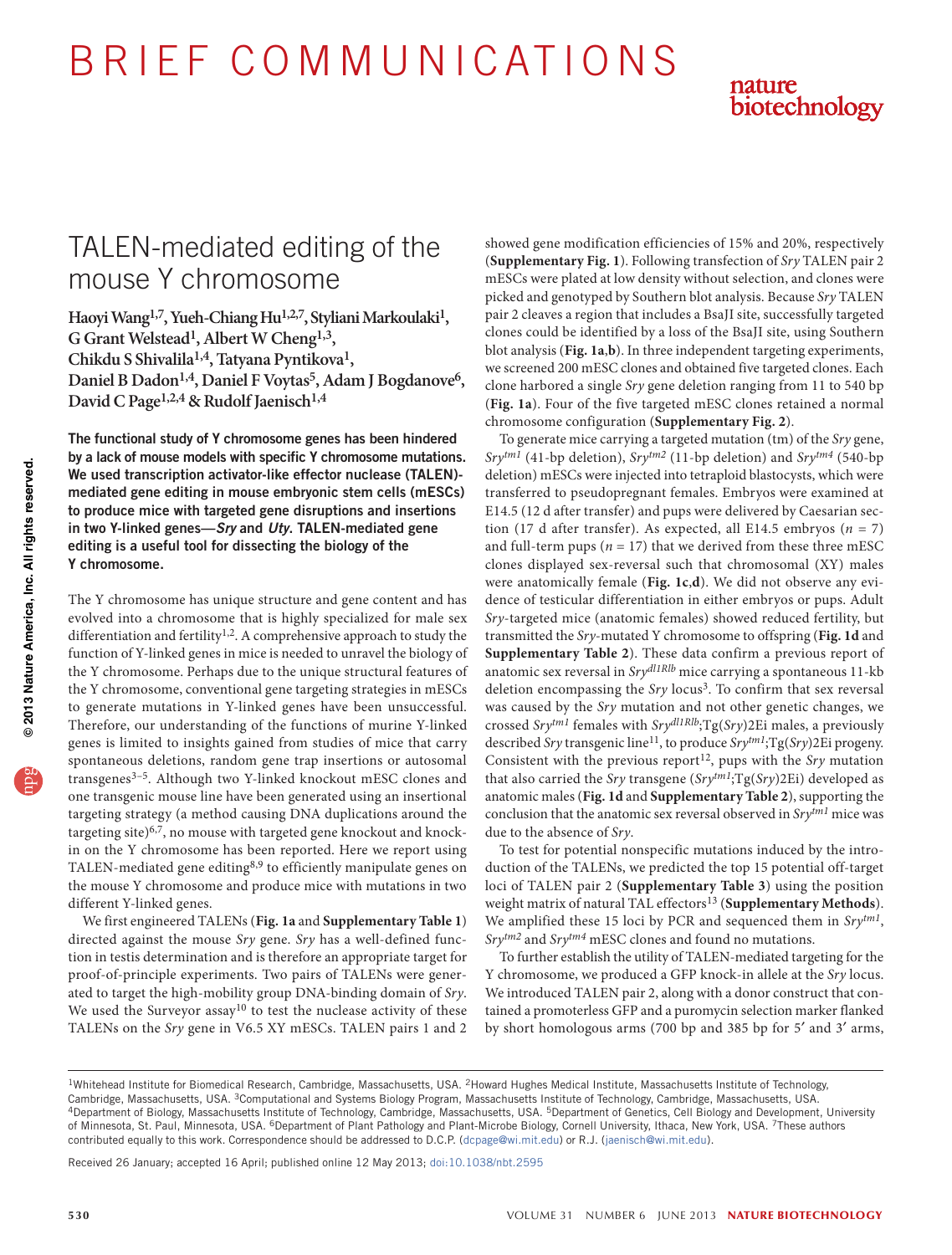### B R I E F COMMUNICATIONS

<span id="page-1-0"></span>

V6.5 mESCs developed as an anatomic male, with testes (t), whereas *Srytm1* embryo developed as an anatomic female, with uterus and ovaries (o). b, bladder. Section of control gonad shows Sertoli cell marker expression (SOX9) and testicular cord formation, whereas section of *Srytm1* gonad shows granulosa cell marker expression (FOXL2). PECAM marks both endothelial and germ cells. Scale bar unit, µm. (d) *Srytm1*-bearing offspring of *Srytm1* females also exhibited female external genitalia and mammary glands (lower left). Anatomic sex reversal of *Srytm1* mice was rescued by the *Sry* transgene (lower right). (e) Schematic overview of strategy to generate *Sry-*GFP knock-in alleles. (f) Southern blot analysis of knock-in alleles. AflII-digested genomic DNA was hybridized with 3' probe or internal GFP probe. Expected fragment size: WT = 3.9 kb, TM(GFP) = 7.0 kb. (g) RT-PCR analysis of GFP transcript expression in tissues from E12.0 *Sry-*GFP embryos. Internal controls without RT confirmed the absence of genomic DNA contamination. *Gapdh* was used as reference.

respectively), into V6.5 mESCs (**[Fig. 1e](#page-1-0)**). After transfection, mESCs were selected with puromycin and ganciclovir. In three independent experiments, we screened 300 mESC clones and obtained three correctly targeted clones, all of which were confirmed by Southern blot analysis, PCR genotyping (**[Fig. 1f](#page-1-0)** and **Supplementary Fig. 3**) and sequencing (data not shown). Because the *Sry* promoter drives GFP, we tested whether its expression recapitulates endogenous *Sry* expression. We performed semiquantitative RT-PCR to detect GFP transcript levels in various embryonic tissues. We dissected E12.0 embryos generated by tetraploid complementation and found that they were all anatomically female, indicating *Sry* gene inactivation. We then confirmed that GFP was expressed in the gonads and brain, but not in other tissues ([Fig. 1g](#page-1-0)), consistent with previous reports<sup>[12,](#page-2-10)[14](#page-2-12)</sup>. The generation of *Sry*-GFP knock-in mice demonstrates the feasibility of insertion of a transgene into a specific locus on the Y chromosome.

Successful manipulation of the *Sry* gene prompted us to test whether the same targeting strategies could be applied to other Y-linked genes with similar efficiency. We chose *Uty* as the second target, because unlike  $Sry$ , Uty is expressed in mESCs<sup>[5](#page-2-3)</sup>, allowing us to assay the effect of targeting. We designed two pairs of TALENs that target the first exon of *Uty* (**[Fig. 2a](#page-2-13)** and **Supplementary Table 1**). Although the TALEN pairs used to target *Uty* had a low efficiency of cutting when tested in a Surveyer assay, we were able to isolate one correctly targeted clone (*Utytm1* that contains a 167-bp insertion derived from the TALEN expression plasmid) out of 192 mESC clones picked. To improve the likelihood that the tested mESC clones had received the TALEN pair, we co-transfected *Uty* TALEN pair 2 along with a puroR-containing plasmid into mESCs, and selected for cells with transient puromycin resistance for 2 d. Drug selection dramatically increased the targeting efficiency from ~0.5% to ~9% (5 of 56 clones were targeted),

as confirmed by Southern blot analysis (**[Fig. 2b](#page-2-13)**). We then derived mice from *Uty*tm1 mESCs through tetraploid complementation. The *Uty*tm1 mice were viable and fertile. When mated with *Utx* hetero-zygous mutant females<sup>[15](#page-2-14)</sup>, no  $Utx^{tm}/Uty^{tm1}$  double mutant offspring were obtained, whereas *Utx* and *Uty* single hemizygous-mutant males were born (**Supplementary Table 4**). These results suggest that *Utx* and *Uty* function redundantly in embryonic development, which is consistent with the previously reported phenotypes of gene trap–derived *Utx* and *Uty* mutant animals[5](#page-2-3).

Using a similar strategy we generated a *Uty*-GFP knock-in allele by introducing *Uty* TALEN pair 2 and a donor construct containing a promoterless GFP and a puromycin selection marker flanked by short homologous arms (832 bp and 889 bp for 5' and 3' arms, respectively) into V6.5 mESCs (**[Fig. 2c](#page-2-13)**). From three independent experiments, we screened 300 mESC clones and obtained six correctly targeted clones in total (~2% targeting efficiency), all confirmed by Southern blot analysis, PCR genotyping (**[Fig. 2d](#page-2-13)** and **Supplementary Figs. 4** and **5**) and sequencing (data not shown). Because GFP is fused in-frame with the first 13 codons of *Uty*, all correctly targeted mESC clones were GFP positive (**[Fig. 2e](#page-2-13)**,**f**) as expected. We then generated animals from these *Uty*-GFP mESCs through tetraploid complementation. We found that GFP was undetectable by eye in embryos and newborn pups, which is consistent with a previous report that *Uty* is expressed at a low level in mouse embryos<sup>5</sup>. However, we were able to detect lowlevel GFP expression in mouse embryonic fibroblasts (MEFs) derived from the E13.5 *Uty*-GFP embryos using flow cytometry (**[Fig. 2f](#page-2-13)**). This was confirmed by quantitative RT-PCR analysis, which detected a much lower expression level of the *Uty*-GFP transcript in MEFs compared to mESCs (**[Fig. 2g](#page-2-13)**). To determine whether this differential expression is characteristic of the wild-type *Uty* locus, we compared